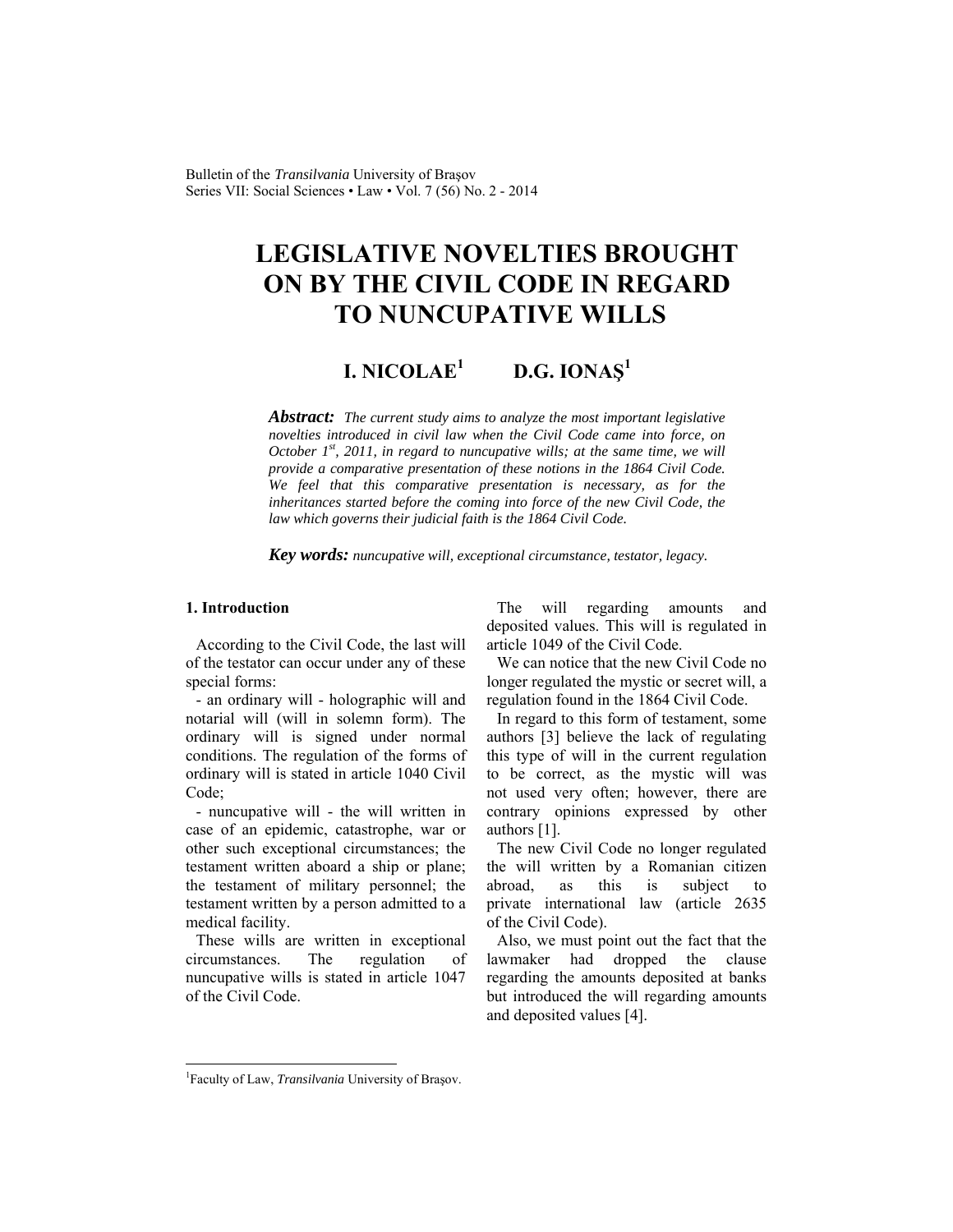We must also point out the fact that, as a legislative novelty, the will written by a person admitted in a medical facility, falls in the category of nuncupative wills; apart from that, all forms of will from the 1864 Civil Code were kept.

Regardless of the form of the will, it must comply, in all cases, to the general conditions for validity: written form and the form of a separate act, under the sanction of absolute annulment.

In regard to the different forms of will, we must underline that these have equal legal value. As it was shown in the doctrine [2], the principle of the equivalence of the forms of will is in force. Thus, if one chooses to revoke or modify his will, there is no need to respect the symmetry of forms. For example, a solemn will can be revoked by a holographic will, later on.

There are, however, significant differences regarding the proof force of each will. We will analyze these later. If a will is proved to be written in the desired legal from, regardless of whether it is an ordinary, nuncupative or of amounts and deposited goods will, the legal effects of the will are be the same.

# **2. The notion of nuncupative wills and the legal regulation of nuncupative wills**

The lawmaker regulated, especially for the person who is in exceptional circumstances which prevent him from writing an ordinary will, the possibility to write a will in an authenticated simplified form, following some special rules, which waiver the law in this domain.

Because they follow rules which waiver common law in this area, they were called nuncupative wills. Nuncupative wills represent simplified authenticated wills.

We must keep in mind that the person who is found in an exceptional circumstance, which justifies the use of such a form of will, can write their will in the form of a holographic will, by respecting the formal conditions analyzed in the section where the holographic will is described. The validity of the nuncupative will does not depend on the possibility to write a holographic will, thus meaning that the person who finds himself in one of the exceptional circumstances stated by law, will have the right to chose regarding the way in which to write a will [5].

The nuncupative will is valid each and every time there is no possibility of writing a solemn will, in the specific situations stated by the lawmaker, even if there had been a possibility to write a holographic will, but the testator chose to write the will in the nuncupative form rather than the ordinary, holographic one[5].

The legal regulation of nuncupative wills is found in articles 1047-1048 of the Civil Code. According to article 1047 of the Civil Code, the following are considered to be nuncupative wills:

-the will written in case of an epidemic, catastrophe, war or other such exceptional circumstances;

-the will written aboard a ship or plane;

-the will of military personnel;

-the will written by a person admitted in a medical facility.

In the following section, we will analyze these four exceptional circumstances of nuncupative wills.

# **3. The will in case of an epidemic, catastrophe, war or other such exceptional circumstances**

Article 1047 alignment 1 letter a) of the Civil Code shows that a valid will can be written in front of a competent worker of the local civil authority in case there is an epidemic, a catastrophe, a war or other such exceptional circumstances. This type of will is written in the presence of 2 witnesses, as stated by article 1047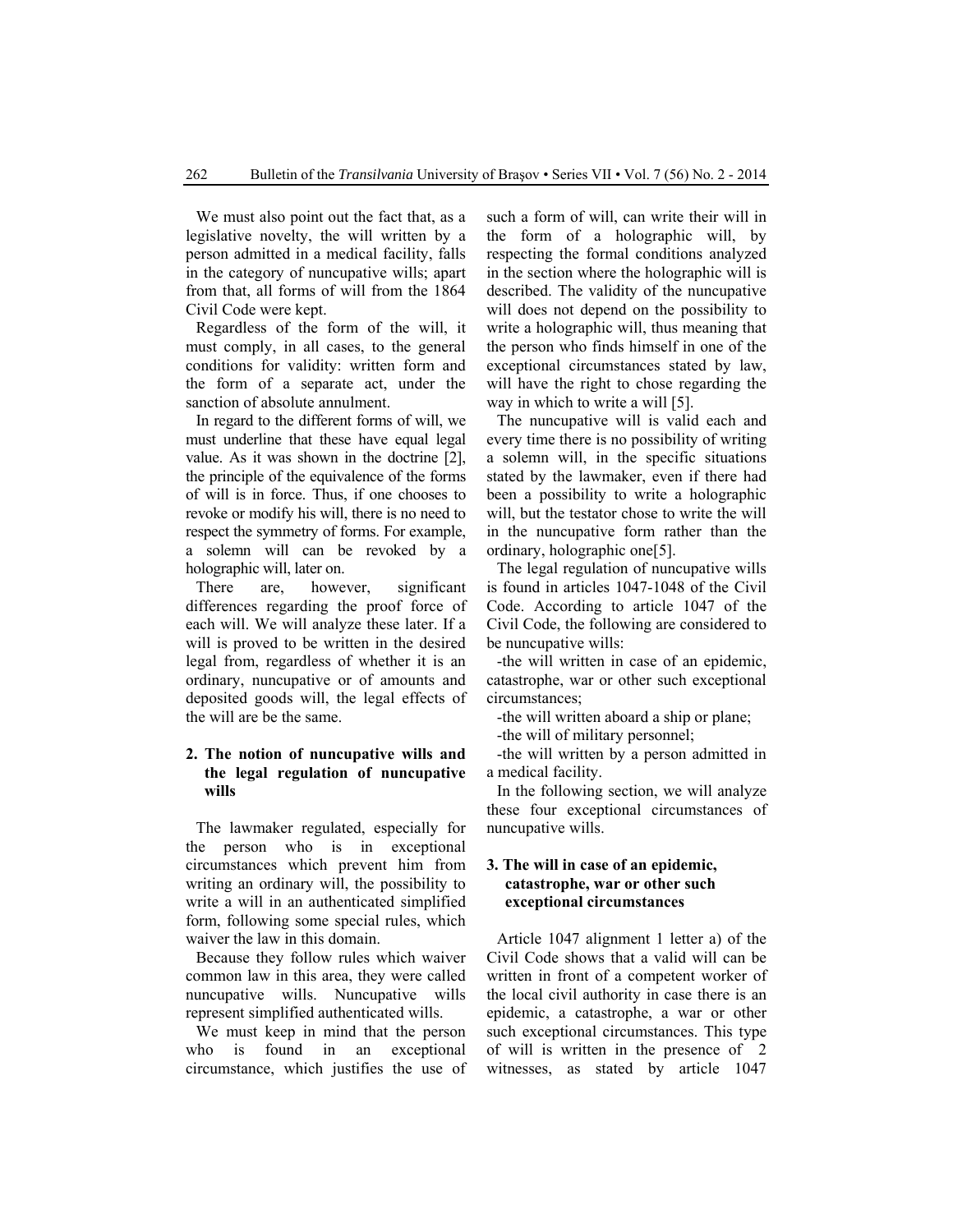alignment 2 and, according to article 1047 alignment 3, the will is signed by the testator, the worker and the two witnesses. If the testator or one of the witnesses can't sign, there will a separate mention regarding the case that prevented them from signing. Disregarding the provisions of article 1047 alignment 3, is sanctioned by absolute annulment.

As for the people who can write a nuncupative will in case of an epidemic, catastrophe, war or other such exceptional circumstances, we must underline that the legal text allows for the use of this type of will by healthy people, as well as sick people.

In order for such a will to be valid, it must be written in front of a competent worker of the local civil authority and in the presence of two witnesses.

The will written under these exceptional circumstances considers three situations in which the testator can't write a solemn will because either there is no notary office where he is currently located or, if such an office exists, the testator can't use it for objective reasons.

We can notice that the lawmaker extended the area of application of nuncupative wills in regard to the provisions of article 868-886 of the 1864 Civil Code, from contagious disease to catastrophe, war and other such exceptional circumstances. Thus, we notice the lawmaker's preoccupation with adapting the current regulation to any situation which might arise in day-to-day practice.

An epidemic is the spread of a contagious disease in a short time, by contamination, involving a large number of people from one region.

Catastrophe is a tragic event on a large scale, followed by cataclysmal consequences; disaster; tragedy; calamity.

 War is an armed (extensive) conflict between two or more political groups, social categories or states, in order to achieve economical and political interests.

To these previously mentioned situations, the lawmaker added "other such exceptional circumstances", thus leaving the possibility of leaving no situation uncovered. Thus, the person who is unable to write a will of an ordinary form, can write a nuncupative will. As it was correctly pointed out in the doctrine[5], the regulation of nuncupative wills is a from of protecting the written form of the will, thus leaving no argument for a person to not be able to test its writing, regardless of the situation he is in.

# **4. The will written aboard a ship or a plane**

Article 1047 alignment 1 letter b) of the Civil Code states that a valid will can be concluded in front of the commander of the ship or the person who replaces him, if the testator is a aboard a Romanian ship, during a fluvial or naval journey. The will written aboard a plane is subject to the same conditions.

According to article 1047 alignment 2 of the Civil code, the will written in this from must be concluded in the presence of two witnesses.

The nuncupative will is signed by the testator, the commander of the ship and two witnesses. If the testator or any of the witnesses are unable to sign, there has to be a separate mention regarding the cause that prevented them from signing. The sanction for disregarding these provisions is absolute annulment, as stated by article 1047 alignment 4 of the Civil Code.

The possibility of writing such a testament is acknowledged in case the testator is a member of the crew of the ship or plane, but also if he is just a passenger. What is essential to this type of will is that the testator should be on a fluvial or naval journey, respectively the plane should be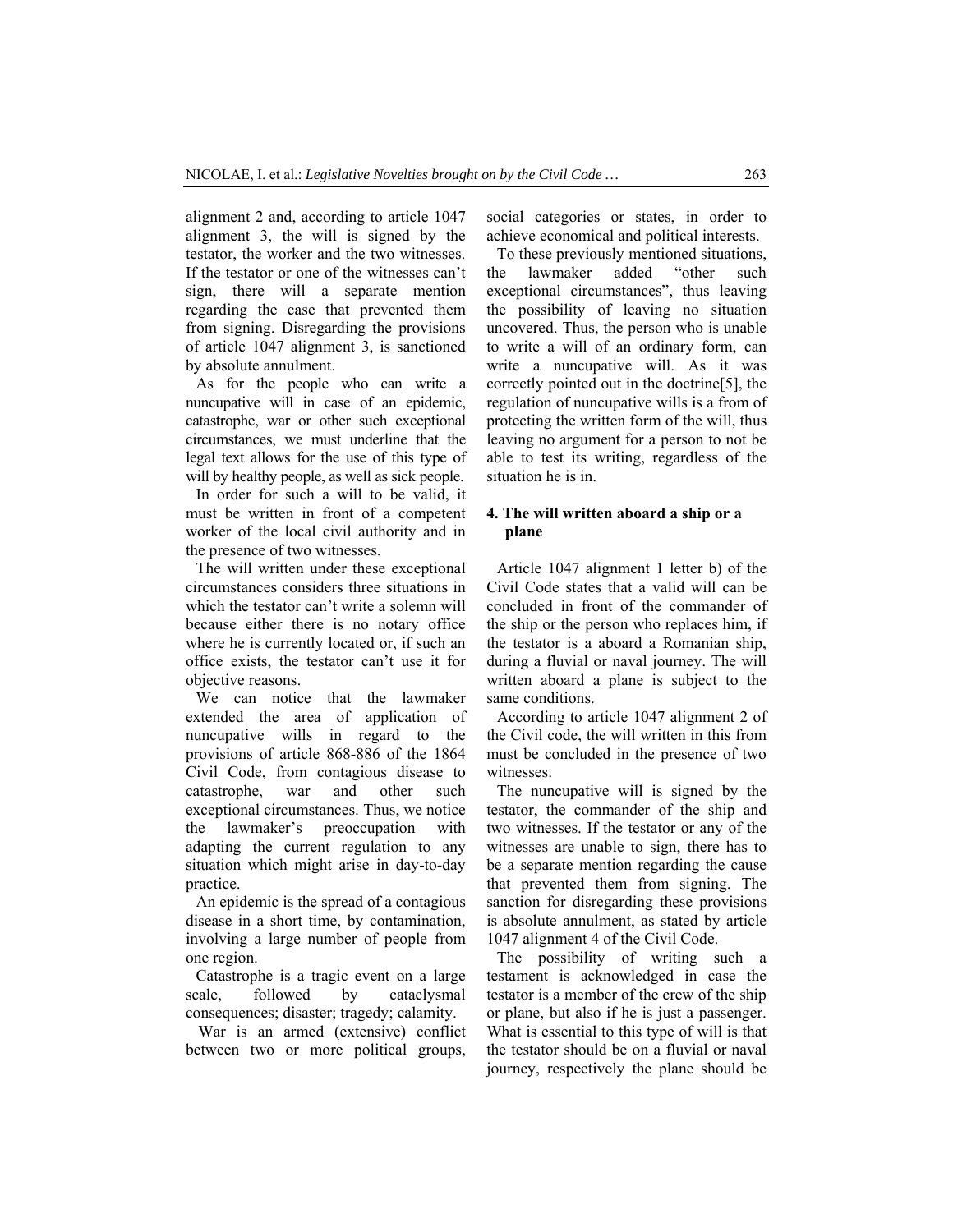in the air. In case the ship or plane is grounded, the provisions of article 18 fifth alignment of Law no 36/1995 regarding notary acts fulfilled at the headquarters of diplomatic or consulate offices, as well as Romanian ships or planes, will be applied. Thus, if at the location where the ship or plane are grounded there is no consulate or diplomatic office, a nuncupative will can be written.

As shown in judicial literature, we must acknowledge the possibility to write a nuncupative will throughout the fluvial or naval journey or throughout the entire time the person is aboard a ship or a plane. The journey starts at the moment of departure and ends when passengers leave the ship or plane [5].

We must also notice that the lawmaker extended the regulation area, as opposed to the provisions of article 874-883 of the 1864 Civil Code, to the possibility of writing a nuncupative will during the flight.

#### **5. Will of military personnel**

According to the provisions of article 1047 alignment 1 letter c) of the Civil Code, a valid will can be written in front of the commander of the military unit or the person who replaces him, if the testator is a member of the military forces or he is just paid personnel of the Romanian armed forces and he can't write a solemn will.

This type of will shall be concluded in the presence of two witnesses.

The nuncupative will is signed by the testator, the agent in front of which it was written and the two witnesses. If the testator or any of the witnesses are unable to sign, there will be a separate mention regarding the cause that prevented them from signing. The sanction for disregarding these provisions is absolute annulment, as stated by article 1047 alignment 4 of the Civil Code.

By analyzing the provisions of the 1864 Civil Code, we notice that this type of will is available to members of the military as well as the assimilated personnel, without there having to be a military conflict, without the need for the testator to be on foreign territory, a prisoner of war or in a location under siege. In order for the testator to use this from of will, it must be impossible for him to address a public notary. As we have seen from the provision of article 1047 alignment 1 letter c) of the Civil Code, the possibility to write this type of will is applied to military personnel and those who are paid personnel of the armed forces, the main condition being that they can't address a public notary in order to write a solemn will. The lawmaker considered the fact that, in real life, auxiliary personnel is subject to the same constraints as military personnel [2].

#### **6. The will written by a person admitted in a medical facility**

According to article 1047 alignment 1 letter d) of the Civil Code, a valid will can be concluded in front of the director or chief physician of the facility, or, if they are unavailable, in front of the doctor on call, as long as the testator is admitted in a medical facility where the public notary has no access.

This type of will must be written in the presence of two witnesses.

The nuncupative will is signed by the testator, by the director or chief physician and the two witnesses. If the testator or any of the witnesses are unable to sign, there will be a separate mention regarding the cause that prevented them from signing. The sanction for disregarding these provisions is absolute annulment, as stated by article 1047 alignment 4 of the Civil Code.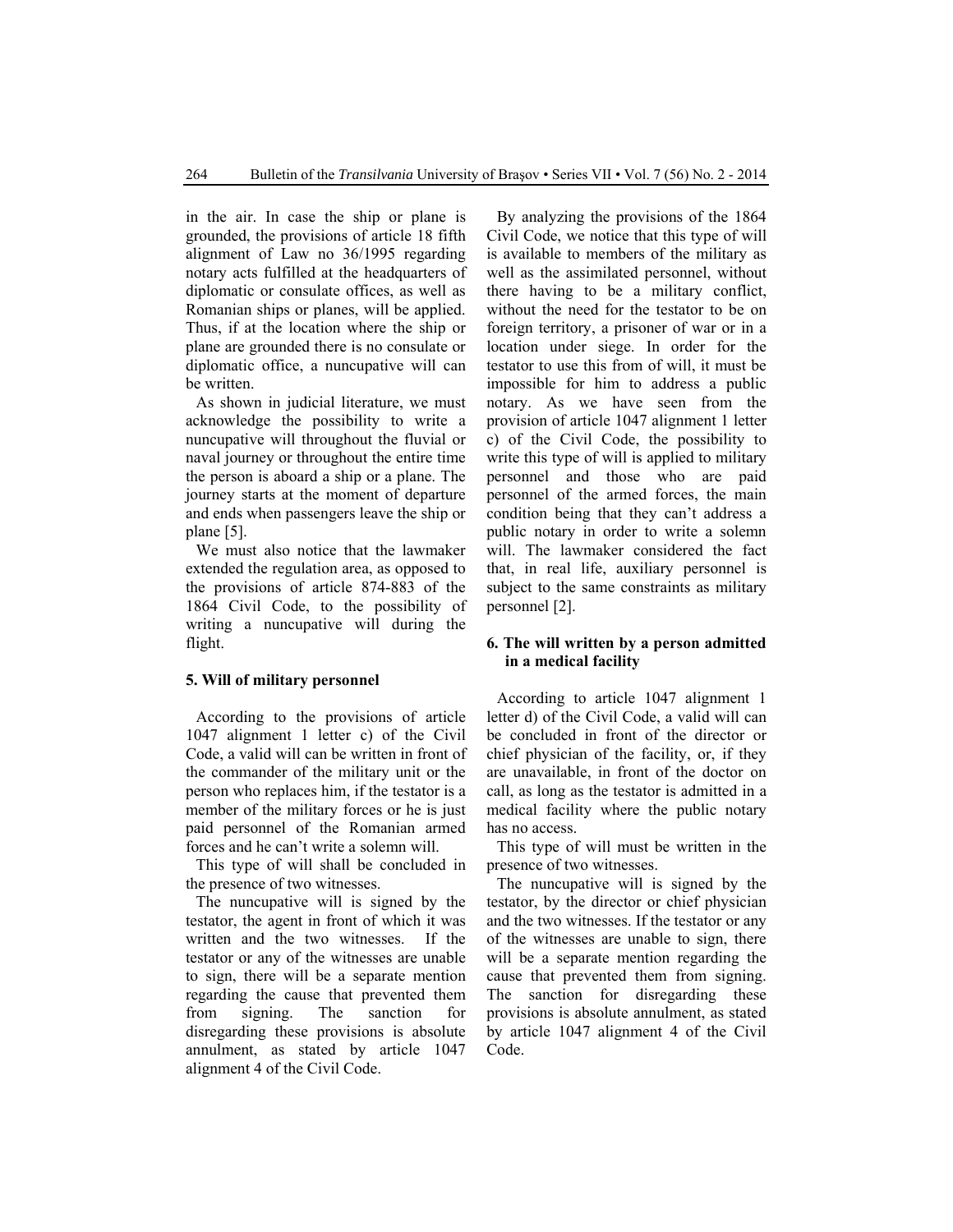Thus, the person admitted in a medical facility where the public notary has no access, can write a nuncupative will in front of the director or chief physician of the medical facility, or, if they are both unavailable, in front of the doctor who is on call. The presence of two witnesses is mandatory.

The admitted person's ability to draw up such a will is acknowledged, regardless of whether the person is sick or not, the only condition being that the person has no ability to contact a public notary. Thus, it is possible for a healthy person who is admitted with a member of his family, to be in the situation in which he can't leave the medical facility and the public notary is forbidden from entering the facility, because of quarantine, for example. In this case, the testator can draw up a nuncupative will, as stated by article 1047 alignment 1 letter d) of the Civil Code. In the light of the facts mentioned above, we can see the illness is not a mandatory condition for this type of will.

#### **7. Common rules of nuncupative wills**

Aside from the special rules stated for each will, nuncupative wills must fulfill all validity conditions, namely they must be concluded in writing and they must respect the mutual will interdiction. In regard to these two conditions, please see our analysis hereinbefore.

In this section, we will point out the common rules to be applied to nuncupative wills. These are the following:

a) the nuncupative will must be signed by the testator, the person in front of which it was written and two witnesses. In case the testator can't sign, there will be a separate mention as to why he was not able to sign. Also, if a witness can't sign, there will be a separate mention regarding the reason that prevented him from signing. So, at least one of the two witnesses must sign the will. All these signatures are stated by law, as a condition for the validity of the will.

b) the nuncupative will shall be opened following the same procedure stated in article 1042 of the Civil Code, the same as the holographic will. Thus, before being executed, the nuncupative will shall be given to a public notary to be certified for not changing. Also, the public notary is the one who opens and validates the nuncupative will and places it in the inheritance file. In regard to the opening and the condition of the will, these will all be written in an affidavit.

Article 106 alignments 2 and 3 of Law no 36/1995 states that, in case of a holographic, mystic or nuncupative will presented to the public notary or found by him, he must open it and certify it for not changing.

When the term is set for it to be debated, its material status will be checked and written in an affidavit. This is comprised by the notary in the presence of all heirs including those who have been left out of the will or were removed from the inheritance procedure or those whose rights are affected by this and who will be called to the procedure.

c) nuncupative wills produce effects from the death of the testator, only if his death occurred in extraordinary circumstances stated by law, and after these circumstances stop, only for a limited period of time.

According to article 1048 first alignment, the nuncupative will becomes void in 15 days since the date the testator had the possibility to draw up a will in any of the ordinary forms.

This term is suspended if the testator is in a state that doesn't allow him to draw up a will.

The ordinary forms to which the legal text is referring are the solemn will and the holographic will.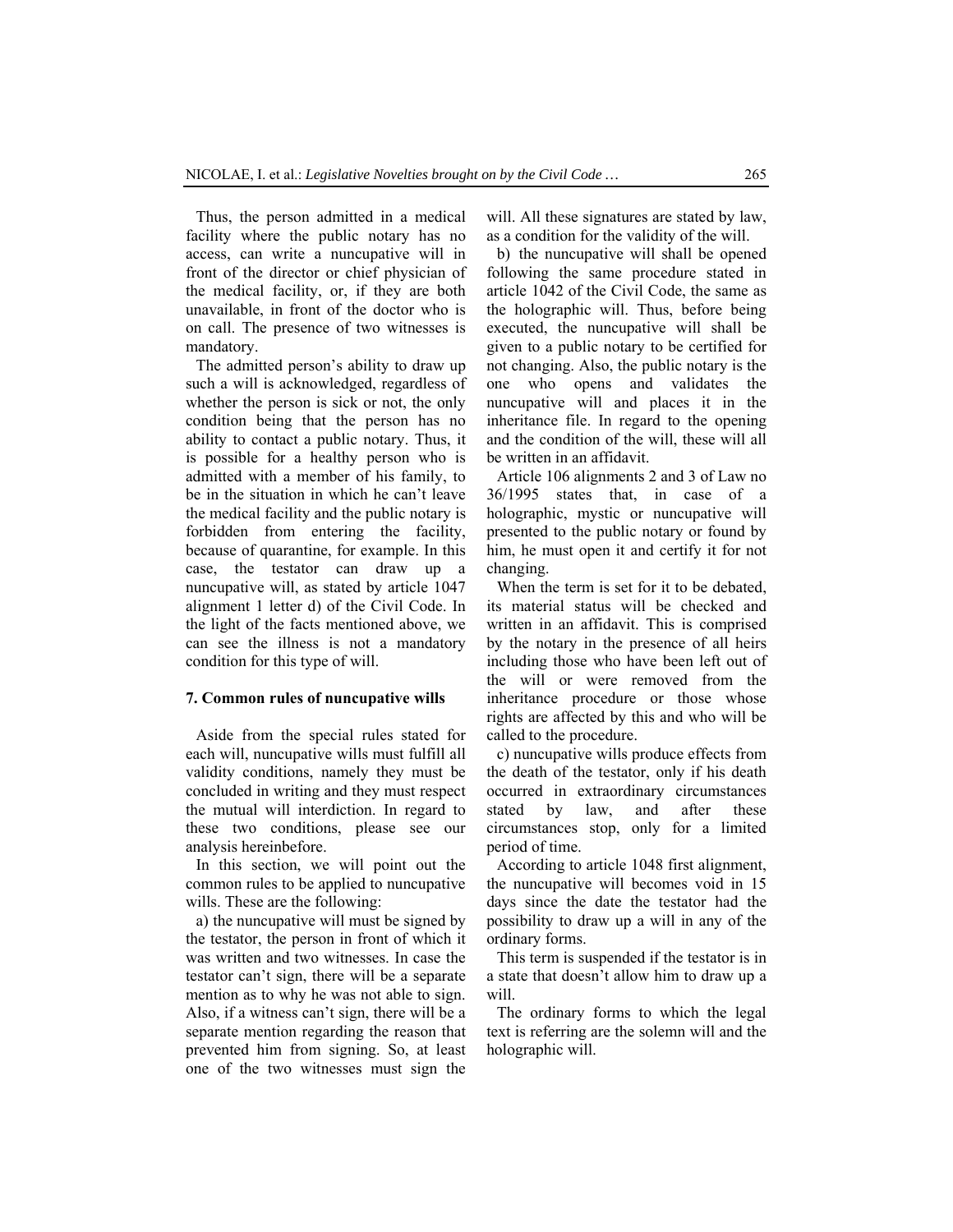Thus, if the exceptional circumstance which justified the nuncupative will stop, the will is still valid for 15 more days.

This term is suspended if the testator is in a state which does not allow him to draw up a will as stated by article 1048 alignment 1 of the Civil Code.

We must also notice that the validity term of nuncupative wills is much shorter, as opposed to the provisions of the 1864 Civil Code, which stated that the military will or the will in case of an epidemic were valid for 6 months from the date when the special conditions had stopped.

As for the naval will, the term was 3 months since the date the testator had reached a place which allowed him to draw up an ordinary will.

However, there is an exception to this rule. According to article 1048 second alignment of the Civil Code, the validity of the will clause which acknowledges a child has no time limitation.

Thus, acknowledging a child through a nuncupative will is bound to produce effects, as it is not necessary for the testator to draw up an ordinary will after those 15 days pass.

The reason for this exception is that acknowledging a child is an irrevocable legal act which produces effects from the date it was manifested and not from the death of the testator.

According to article 416 alignment 3 of the Civil Code, the acknowledgement of a child, even if made by will, is irrevocable.

e) although the current Civil Code makes no mention of the date of the nuncupative will, as an essential element of the will, we feel, along with other authors[3], that the date is very important, as it is the element to be taken into account when appreciating the exceptional character of the circumstances which had generated the testator's choice to draw up a nuncupative will.

#### **8. Other forms of will**

 Aside from ordinary and nuncupative wills, the lawmaker regulated, by distinctive provisions, the will of amounts and deposited goods, as well as the will made by Romanian citizens abroad.

#### **9. The will of amounts and deposited values**

 According to article 1049 of the Civil Code, the will clauses regarding amounts of money, values or titles deposited in specialized institutions are valid if they respect the formal conditions stated by the special laws which are applied to these institutions.

 Specialized institutions will not be able to give amounts of money, values or other titles as a legacy if they don't have a court's decision or an heir's certificate which acknowledges the quality of heir and the validity of the clause as well as the authenticity of the will.

 Credit institutions are obliged to communicate the will clause as soon as they know of it, by inscribing it in the register mentioned in article 1046.

 This register is the National Notary Register, a digital registry.

Thus, the will of values and deposited amounts is inscribed in this register as is the solemn will.

The holographic will and the nuncupative will are not to be registered in this register, due to their particular conditions.

 It is also noticeable that the will of amounts and deposited values must have the appropriate form, which had been stated by the laws that apply to specialized institutions, not the provisions of the Civil Code regarding the will.

 The Justice Minister's Order no 1903/2011 regulates the formal conditions for the validity of the provisions of the will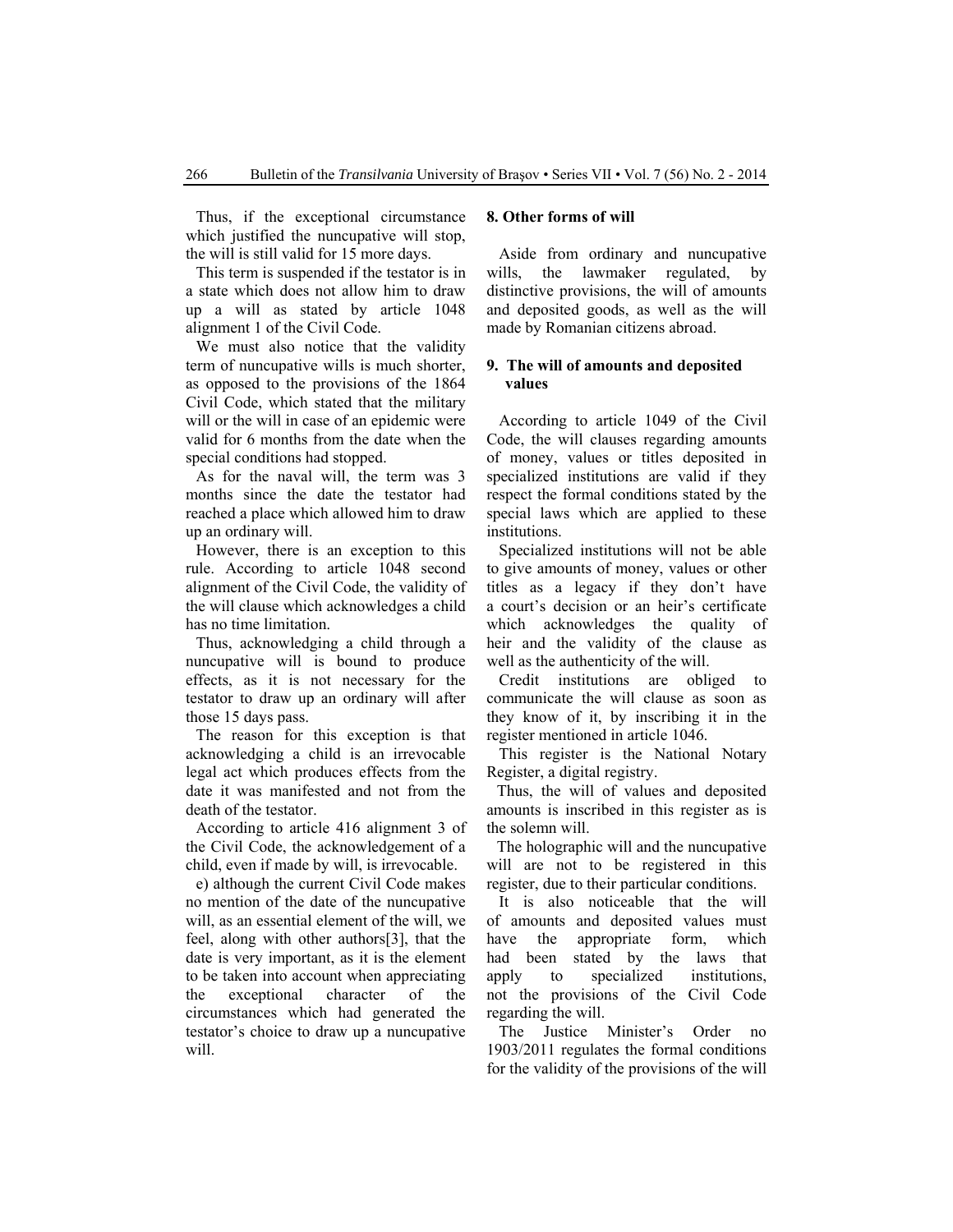in regard to depositing amounts of money, values or titles at specific credit institutions.

 Specialized institutions are credit institutions (banks, credit corporate organizations, economy banks, loan banks according to the Government's Ordinance no 99/2006 regarding credit institutions and the adequacy of capital) but also other institutions which can deposit money, values or titles.

 Thus, according to article 1 of the mentioned order, the person who deposits money or values at a credit institution can dispose of these, by death clause, through a clause of the will which is inserted in the convention concluded with the bank. The will clause can refer to amounts of money, values or titles which the testator deposited at that credit institution. This means the testator can't benefit from any other valuables except for what he deposited at that specific credit institution. If he wishes to administer money or values deposited at another credit institution, he will have to conclude a separate will provision for every bank or credit institution.

Article 2 of Order no 1903/2011 states that the testator should write the will in his own holographic hand writing, as stated in the annex which is a part of the order.

The will clause must contain the specific naming of the beneficiary of the will clause, the object of the will, the signature of the testator and the date when the will was drawn up.

In case the testator can't write the will clause by holographic handwriting, he will be guided by the workers of the institution to draw up a solemn will.

Article 4 of Order no 1903/2011 shows that the clauses of the will must be completed, signed and dated by the testator in the presence of two workers of the credit institution, especially empowered for this purpose, who must sign the convention along with the testator. Thus, in order to have a valid will clause, two conditions must be met: the first requires the writing, dating and signing of the will by the testator and the second refers to the fact that the will must be drawn up in the presence of two bank workers especially appointed for this, who must sign the convention along with the testator.

The credit institution must immediately communicate to the National Union of Public Notaries all the necessary data in order to write the will in the national registry. This provision is applied in case the will is modified or revoked by the testator, as well as in the case when, until the death of the testator, the account or bank deposit where the testator had deposited money was liquidated, according to article 5 of the mentioned order.

We must also point out that the credit institution must provide all information regarding amounts of money, values or titles deposited by the dead person, when asked by the court of law, as stated by article 7 of Order no 1903/2011.

In regard to effectively giving the object of the will clause, we must point out that the credit institution will be able to turn over the amounts of money, values or titles, only based on a court's decision or the heir's certificate which certifies the validity of the will clause and the quality of heir. The previously stated provisions are regulated in article 6 of Order no 1903/2011 and are nearly identical with the provisions of article 1049 alignment 2 of the Civil Code. The only difference between the two texts is that the Civil Code mentions the provisions regarding the inheritance reserve.

 After clarifying these aspects, we are going to discuss the judicial nature of the will clause that has as an object amounts of money, values or titles. The legal nature of this will clause is that of a particular legacy. From the previously stated facts, we can conclude that the will clause must